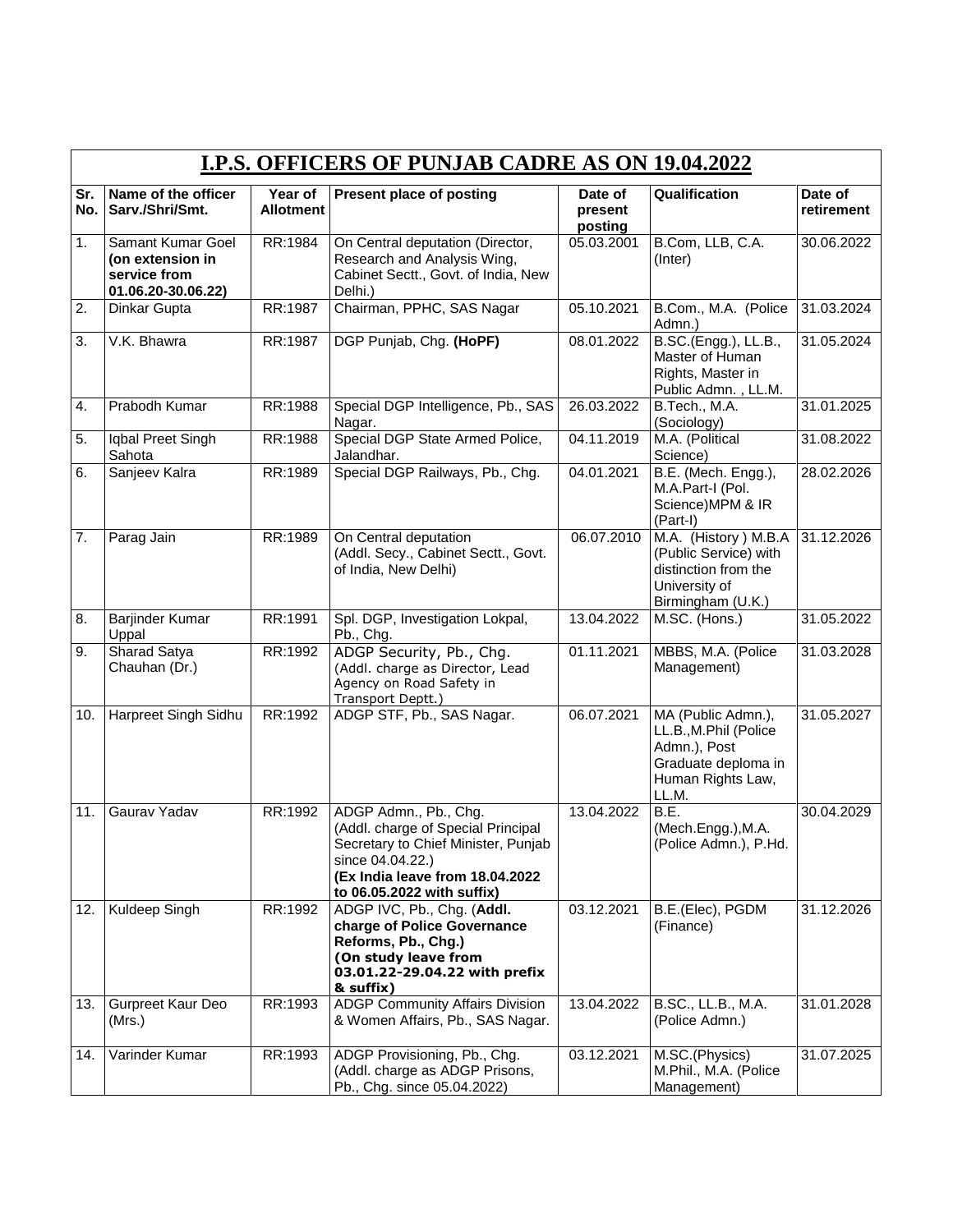| 15. | <b>Ishwar Singh</b>             | RR:1993         | Chief Director, State Vigilance<br>Bureau, Pb., Chg.(Addl. charge of<br>State Police Nodal Officer,<br>Elections since 12.01.2022) | 06.01.2022 | B.SC. (Engg.), M.D.<br>(Police Science)                                                     | 31.05.2026 |
|-----|---------------------------------|-----------------|------------------------------------------------------------------------------------------------------------------------------------|------------|---------------------------------------------------------------------------------------------|------------|
| 16. | Jitendra Kumar Jain<br>(Dr.)    | RR:1993         | <b>ADGP</b> Punjab State Power<br>Corporation, Ltd., Patiala.                                                                      | 14.04.2022 | M.Com, C.A.,<br>M.D.P.M., PH.D<br>(Police Admn.)                                            | 30.09.2028 |
| 17. | Satish Kumar<br>Asthana         | RR:1993         | ADGP Policy & Rules, Pb. Chg.                                                                                                      | 13.04.2022 | B.E. (E&C), M.A.<br>(Police Admn.)                                                          | 31.05.2025 |
| 18. | Shashi Prabha<br>Dwivedi (Mrs.) | RR:1993         | ADGP HRD, Pb., Chg.                                                                                                                | 14.10.2021 | M.A. (Philosophy)                                                                           | 30.09.2026 |
| 19. | Rajendra Namdeo<br><b>Dhoke</b> | RR:1993         | Enforcement Director, Mining,<br>Punjab, SAS Nagar.<br>(Addl. charge of ADGP Internal<br>Security, Pb., S.A.S.Nagar.)              | 01.04.2021 | M.SC., (Agriculture)                                                                        | 30.06.2025 |
| 20. | Arpit Shukla                    | <b>SPS:1993</b> | ADGP Welfare, Pb., Chg.                                                                                                            | 14.10.2021 | M.A. (Police Admn.)                                                                         | 30.04.2026 |
| 21. | Naresh Kumar Dr.                | RR:1994         | ADGP, Law & Order, Pb. Chg.                                                                                                        | 03.12.2021 | M.V.SC.                                                                                     | 30.09.2026 |
| 22. | Ram Singh                       | RR:1994         | ADGP Technical Support Services,<br>Pb., Chg.<br>[Addl. charge of State Crime<br>Records Bureau (SCRB) Pb.]                        | 09.12.2021 | B.Tech (IIT Delhi),<br>M.A. (Police Admn.)                                                  | 31.05.2029 |
| 23. | Sudhanshu S.<br>Srivastava      | RR:1994         | ADGP Intelligence, Pb., Chg.                                                                                                       | 26.03.2022 | B.A. (Hons.)M.B.A.                                                                          | 31.01.2029 |
| 24. | Praveen Kumar Sinha             | RR:1994         | ADDP Punjab State Human Rights<br>Commission, Pb., Chg.                                                                            | 13.04.2022 | B.A. (Hons.), M.A.<br>(Police Admn.)                                                        | 31.05.2030 |
| 25. | <b>B.Chandra Sekhar</b>         | RR:1994         | ADGP-cum-Director, Punjab<br>Bureau of Investigation, Chg.                                                                         | 01.01.2022 | M.A. (English Lit.),<br>M.A. (Police<br>Management)                                         | 31.07.2025 |
| 26. | Amardeep Singh Rai              | RR:1994         | ADGP Traffic, Pb., Chg.                                                                                                            | 26.03.2022 | M.A. (Pol.Science)                                                                          | 31.05.2028 |
| 27. | Neeraja Voruvuru<br>(Mrs)       | RR:1994         | ADGP NRI, Pb., SAS Nagar.<br>(C.L. 5.4.2022 to 25.5.2022 &<br>E.L. 26.05.2022 to 22.06.2022)                                       | 14.10.2021 | M.A. (Pol.Science),<br>One year<br>Management<br>Programme in Public<br>Policy (MPPP), 2019 | 30.04.2031 |
| 28. | Anita Punj (Mrs.)               | RR:1994         | ADGP-cum-Dir., MRS PPA,<br>Phillaur.                                                                                               | 28.01.2020 | B.A. (Hons.), M.A.<br>(Police Admn), LL.B.                                                  | 31.05.2027 |
| 29. | Kapil Dev                       | RR:1995         | On Central deputation<br>(Joint Secy., Cabinet Sectt., GOI,<br>New Delhi.)                                                         | 17.11.2008 | B.A. (Hons.), LL.B                                                                          | 31.03.2032 |
| 30. | Promod Ban                      | RR:1995         | ADGP Anti Gangster Task Force,<br>Pb.                                                                                              | 08.04.2022 | B.Tech.                                                                                     | 30.09.2028 |
| 31. | Mohd.Faiyaz<br>Farooqui         | RR:1995         | ADGP Public Grievances Division,<br>Pb., Chg.                                                                                      | 07.05.2021 | M.A. (Persion Lit.)<br>M.A. (Police Admn.)                                                  | 31.03.2027 |
| 32. | Amit Prasad                     | RR:1995         | ADGPCounter Int.& OCCU, Pb.,<br>SAS Nagar.                                                                                         | 05.05.2021 | M.A. (History)                                                                              | 31.07.2028 |
| 33. | Gautam Cheema                   | RR:1995         | IGP Crime, Bol, Pb., Chg.<br>(Addl. charge as IGPCrime<br>Commission, Bol, Pb. and IGP<br>Public Grievances, Pb.)                  | 27.02.2019 | M.A. (History), M.Phil.                                                                     | 31.05.2031 |
| 34. | G. Nageswara Rao                | RR:1995         | ADGP Human Rights, Pb., Chg.                                                                                                       | 13.04.2022 | B.E (Civil Engg.)                                                                           | 30.04.2027 |
| 35. | Paramraj Singh<br>Umranangal    | <b>SPS:1995</b> | IGP (Under suspension since<br>18.02.2019)                                                                                         | --         | B.A.                                                                                        | 31.12.2025 |
| 36. | Vibhu Raj (Mrs.)                | RR:1996         | ADGP Vig. Bureau, Pb., SAS<br>Nagar                                                                                                | 05.05.2021 | M.A. (History),<br>M.A (Police Admn.)                                                       | 31.12.2027 |
| 37. | Rajiv Ahir                      | RR:1996         | On Central deputation<br>[Joint Director (IG level), IB Hqrs.,<br>MHA, New Delhi.]                                                 | 23.02.2009 | B.Arch., M.A. (Police<br>Admn).                                                             | 31.03.2027 |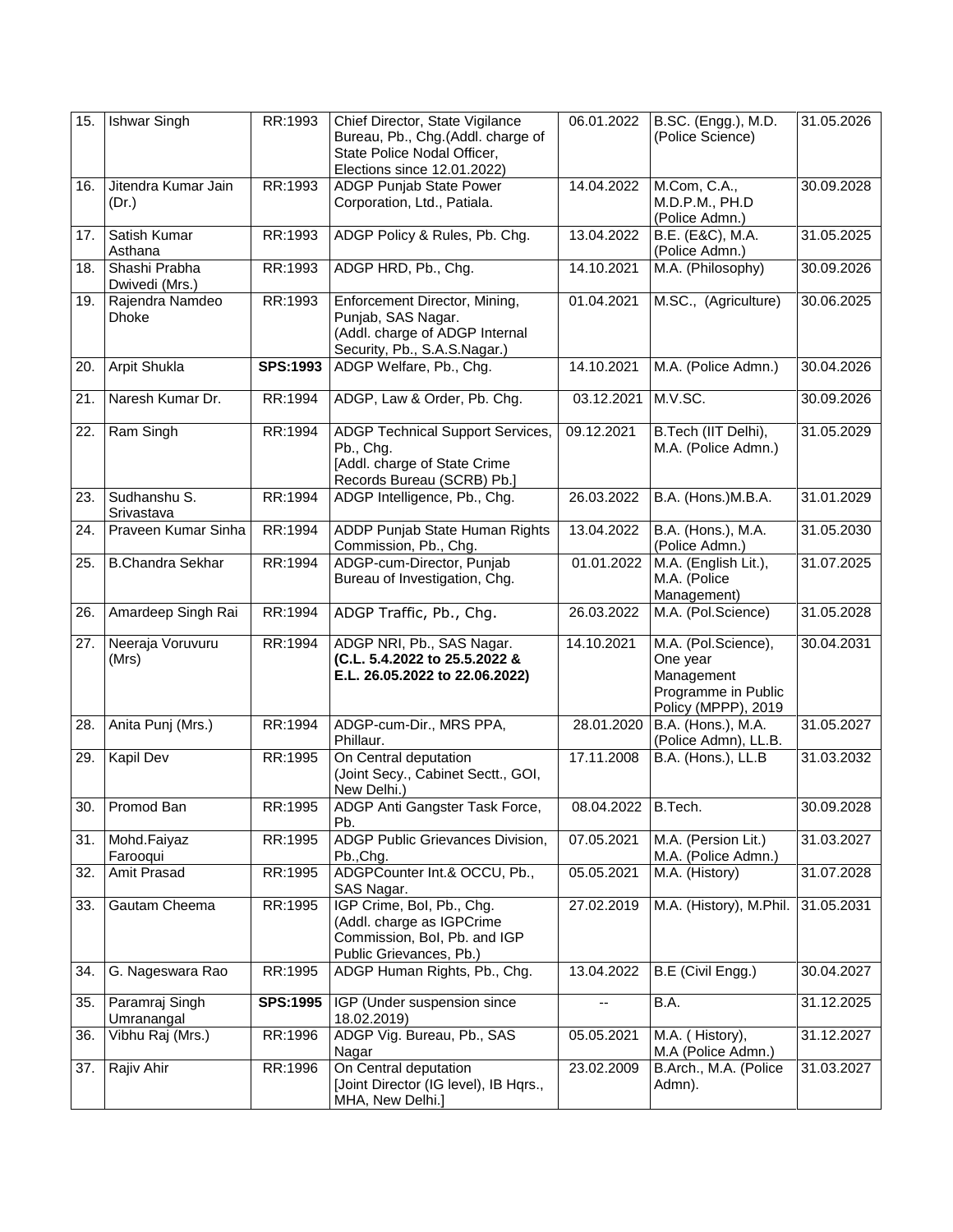| 38. | Lakshmee Kant<br>Yadav           | RR:1996         | ADGP Vig. Bureau, Pb., SAS<br>Nagar                                                                    | 05.05.2021 | M.A. (Public Admn.),<br><b>PGDHR</b>                                                                                                                    | 31.12.2028 |
|-----|----------------------------------|-----------------|--------------------------------------------------------------------------------------------------------|------------|---------------------------------------------------------------------------------------------------------------------------------------------------------|------------|
| 39. | Pavan Kumar Rai                  | RR:1997         | On Central deputation<br>(Jt. Secy., Cabinet Sectt., GOI,<br>New Delhi)                                | 01.07.2010 | B.Tech.                                                                                                                                                 | 31.10.2030 |
| 40. | Naunihal Singh                   | RR:1997         | IGP Personnel, Pb., Chg. (Addl.<br>charge of IGP/PAP-II & Disaster<br>Management, Jal. since 16.04.22) | 18.04.2022 | M.A. (Geography),<br>M.A. (Police Admn.)                                                                                                                | 30.09.2033 |
| 41. | Arun Pal Singh                   | RR:1997         | IGP-cum-Commissioner of Police,<br>Amritsar.                                                           | 09.04.2022 | B.E. (Electronics)                                                                                                                                      | 30.04.2033 |
| 42. | Rajesh Kumar<br>Jaiswal          | RR:1997         | IGP Cyber Crime, Pb., Chg.                                                                             | 12.04.2022 | B.A. (Hons.)                                                                                                                                            | 31.01.2030 |
| 43. | Gurinder Singh<br><b>Dhillon</b> | <b>SPS:1997</b> | IGP STF, Pb., Chg.<br>(Addl. charge of IGP Tech. Support<br>Services, Pb., Chg. since 25.1.22)         | 13.04.2022 | B.SC., M.ED.                                                                                                                                            | 31.05.2024 |
| 44. | Mohnish Chawla                   | <b>SPS:1997</b> | IGP Border Range, Amritsar.<br>(Addl. charge of IGP/STF, Pb.)                                          | 15.10.2021 | BA, LLB                                                                                                                                                 | 30.04.2025 |
| 45. | Surinderpal Singh<br>Parmar      | <b>SPS:1997</b> | IGP Ludhiana Range, Ludhiana.                                                                          | 14.10.2021 | M.SC (Hons.), MBA                                                                                                                                       | 30.09.2026 |
| 46. | Jatinder Singh Aulakh            | <b>SPS:1997</b> | IGP Intelligence, Pb., SAS Nagar.<br>(Addl. charge as IGP Int., Admn.,<br>Pb., SAS Nagar.)             | 28.09.2021 | MA, LLB                                                                                                                                                 | 31.01.2023 |
| 47. | Mukhwinder Singh<br>Chhina       | <b>SPS:1997</b> | IGP Security, Pb., Chg.                                                                                | 25.01.2022 | <b>MA</b>                                                                                                                                               | 31.12.2023 |
| 48. | Nilabh Kishore                   | RR:1998         | On Central deputation<br>(IG, Northern Frontier Hqrs., ITBP,<br>Seemadwar, Dehradun)                   | 15.02.2018 | B.E. (Civil Engg.)                                                                                                                                      | 28.02.2034 |
| 49. | Shive Kumar Verma                | RR:1998         | IGP Bathinda Range Bathinda                                                                            | 19.01.2022 | M.Tech. (Comp. SC.<br>& Tech.)                                                                                                                          | 31.10.2031 |
| 50. | Jaskaran Singh                   | <b>SPS:1998</b> | IGP PAP, Jalandhar.                                                                                    | 25.01.2022 | M.A., M. Phil                                                                                                                                           | 30.04.2024 |
| 51. | Rakesh Agrawal                   | RR:1999         | IGP Patiala Range, Patiala                                                                             | 19.01.2022 | B.E. (Electronics),<br>MBA                                                                                                                              | 31.12.2035 |
| 52. | Arun Kumar Mittal                | <b>SPS:1999</b> | IGP Crime, Bol, Pb., Chg.                                                                              | .04.2022   | M.A.                                                                                                                                                    | 30.06.2022 |
| 53. | Dinesh Pratap Singh              | RR:2000         | On Central deputation<br>(Director, Cabinet Sectt., GOI, New<br>Delhi.)                                | 01.07.2014 | M.Tech.                                                                                                                                                 | 29.02.2032 |
| 54. | Kaustubh Sharma<br>(Dr.)         | RR:2001         | IGP-cum-Commissioner of Police,<br>Ludhiana.                                                           | 09.04.2022 | MBBS, MD<br>(Medicine), M.A.<br>(Police Admn.)                                                                                                          | 31.03.2032 |
| 55. | Gursharan Singh<br>Sandhu        | <b>SPS:2001</b> | IGP Crime, Pb. (Addl. charge as<br>IGP Provisioning., Pb., Chg.)                                       | 10.05.2021 | MA(English)                                                                                                                                             | 31.07.2024 |
| 56. | Pradeep Kumar<br>Yadav           | RR:2002         | IGP Faridkot Range Faridkot                                                                            | 19.01.2022 | <b>B.Sc., LL.B,</b><br>Certificate of<br>Computing, Master<br>Degree in Police<br>Management,<br>Advance<br>Management<br>programme in Public<br>Policy | 30.06.2037 |

| 57. Sukhchain Singh (Dr.) RR:2003 IGP Hqrs., Pb., Chg. |         |                                                                                     | 16.04.2022   MBBS |                              | 30.04.2037 |
|--------------------------------------------------------|---------|-------------------------------------------------------------------------------------|-------------------|------------------------------|------------|
| 58. Ashish Choudhary                                   | RR:2003 | On Central deputation<br>OIG National Investigation<br>Agency, GOI MHA, New Delhi.) |                   | 04.07.2018   B.E. (Chemical) | 30.09.2036 |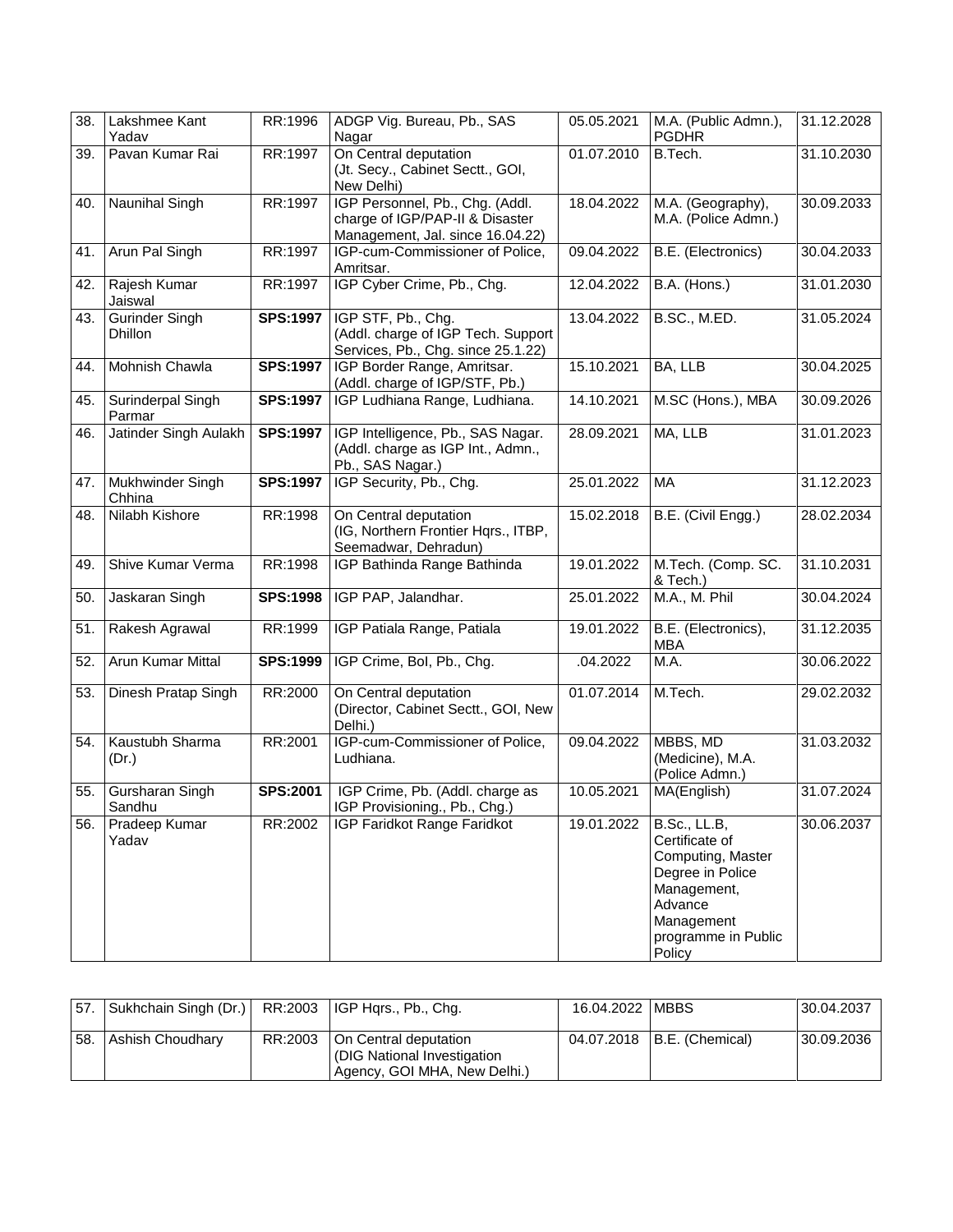| 59. | Babu Lal Meena                          | RR:2004         | DIG-cum-Jt. Dir., MRS PPA,<br>Phillaur. (Addl. charge of DIG<br>Admn. PAP, Jalandhar.)                                                          | 02.11.2021 | M.A., B. Ed.                                        | 30.06.2032 |
|-----|-----------------------------------------|-----------------|-------------------------------------------------------------------------------------------------------------------------------------------------|------------|-----------------------------------------------------|------------|
| 60. | <b>Baljot Singh Rathore</b>             | <b>SPS:2004</b> | DIG Government Railways Police,<br>Pb., Patiala.                                                                                                | 08.07.2017 | BA, LLB                                             | 31.12.2026 |
| 61. | <b>Gurpreet Singh</b><br><b>Bhullar</b> | <b>SPS:2004</b> | DIG, Anti Gangster Task Force,<br>Pb., Chg. (Addl. charge of DIG<br>Rupnagar Range, Rupnagar since<br>.04.22)                                   | 09.04.2022 | BA(Hons.)                                           | 31.10.2027 |
| 62. | <b>Gurpreet Singh (Toor)</b>            | <b>SPS:2004</b> | DIG-cum-Commissioner of Police,<br>Jalandhar.                                                                                                   | 09.04.2022 | M.SC.                                               | 31.05.2022 |
| 63. | <b>Gurpreet Singh Gill</b>              | <b>SPS:2004</b> | DIG Commando, Pb. Bahadurgarh,<br>Patiala.                                                                                                      | 18.10.2021 | <b>BA</b>                                           | 31.08.2022 |
| 64. | Harsh Kumar Bansal                      | RR:2005         | On Central deputation<br>(Deputy Director/Intelligence<br>Bureau, GOI, New Delhi.)                                                              | 06.07.2015 | M.A. (Economics)                                    | 30.09.2038 |
| 65. | Dhanpreet Kaur<br>(Mrs.)                | RR:2006         | On Central deputation.<br>(Dir., Ministry of Information and<br>Broadcasting, Govt. of India, New<br>Delhi since 08.08.2019.)                   | 31.05.2016 | M.A. (History)                                      | 30.04.2039 |
| 66. | Inderbir Singh                          | RR:2007         | DIG Technical Suport Services, Pb.,<br>Chg. (Addl. charge of DIG<br>Ferozepur Range, Ferozepur.)                                                | 26.10.2021 | B.E.                                                | 31.07.2040 |
| 67. | S. Boopathi (Dr.)                       | RR:2007         | DIG Jalandhar Range, Jalandhar.                                                                                                                 | 16.04.2022 | <b>MBBS</b>                                         | 30.04.2036 |
| 68. | Harcharan Singh<br><b>Bhullar</b>       | SPS:2007        | AIG Intelligence, Pb., SAS Nagar.                                                                                                               | 10.01.2022 | MA, LLB                                             | 31.10.2027 |
| 69. | Jagadale Nilambari<br>Vijay (Mrs.)      | RR:2008         | DIG Cyber Crime, Pb., Chg.                                                                                                                      | .04.2022   | B.E. (Electronic)                                   | 30.06.2041 |
| 70. | Rahul $\overline{S}$ .                  | RR:2008         | DIG Admn., Pb., Chg.                                                                                                                            | 18.04.2022 | M.VSC, Ph.D.                                        | 31.05.2037 |
| 71. | Bikram Pal Singh<br><b>Bhatty</b>       | RR:2008         | On Central deputation<br>(First Secy. High Commission of<br>India, Ottawa<br>(Under MEA from .07.21 for 3<br>years)                             | 01.06.2015 | B.E. (Electronic &<br>Electrical<br>Communications) | 31.10.2045 |
| 72. | Sukhwant Singh Gill                     | <b>SPS:2008</b> | AIG Welfare, CPO, Pb., Chg.                                                                                                                     | 17.11.2020 | BA, LLB                                             | 30.09.2026 |
| 73. | Jaspreet Singh Sidhu                    | <b>SPS:2008</b> | AIGCounter Intelligence, Patiala.                                                                                                               | 24.11.2020 | BA,LLB                                              | 31.08.2023 |
| 74. | <b>Gurmit Singh</b><br>Chauhan          | <b>SPS:2008</b> | AIG Anti Gangster Task Force, Pb.                                                                                                               | 08.04.2022 | BA,LLB                                              | 31.01.2028 |
| 75. | Naveen Saini                            |                 | SPS:2008   AIGAdmn., Crime, Bol, Pb., Chg.                                                                                                      | 19.08.2013 | B.A., MBA                                           | 30.11.2027 |
| 76. | Sukhminder Singh                        |                 | SPS:2008   AIG SSOC, Amritsar.<br>(Addl. charge of DIG/Jails, Amritsar<br>Circle)                                                               | 23.08.2021 | B.E.                                                | 29.02.2028 |
| 77. | Naveen Singla                           | RR:2009         | AIG SB-1, Int., Pb., SAS Nagar.<br>(Addl. charge of AIG/SB-II, Int., Pb.<br>since 21.01.2022 and SP/CID Unit,<br>Pb., New Delhi since 24.02.22) | 14.10.2021 | B. Com., M.A. (Police<br>Management)                | 30.09.2042 |
| 78. | Swapan Sharma                           | RR:2009         | SSP Jalandhar (Rural)                                                                                                                           | 10.04.2022 | <b>B.ARCH.</b>                                      | 31.08.2040 |
| 79. | Kuldeep Singh                           | RR:2009         | SSP U.T., Chandigarh.                                                                                                                           | 01.10.2020 | M.A. (History)                                      | 31.03.2040 |
| 80. | Harjeet Singh                           | RR:2010         | SSP Gurdaspur                                                                                                                                   | 01.04.2022 | B. Tech. (Chemical<br>Engg.)                        | 31.01.2038 |
| 81. | J. Elanchezhian                         | RR:2010         | SSP Bathinda                                                                                                                                    | 09.04.2022 | M.SC. (Agricultural<br>Entomology)                  | 30.06.2041 |
| 82. | DhrumanHarshadray<br>Nimbale            | RR:2010         | SSP Sri Muktsar Sahib                                                                                                                           | 02.04.2022 | M.A. (English<br>Literature)                        | 31.07.2039 |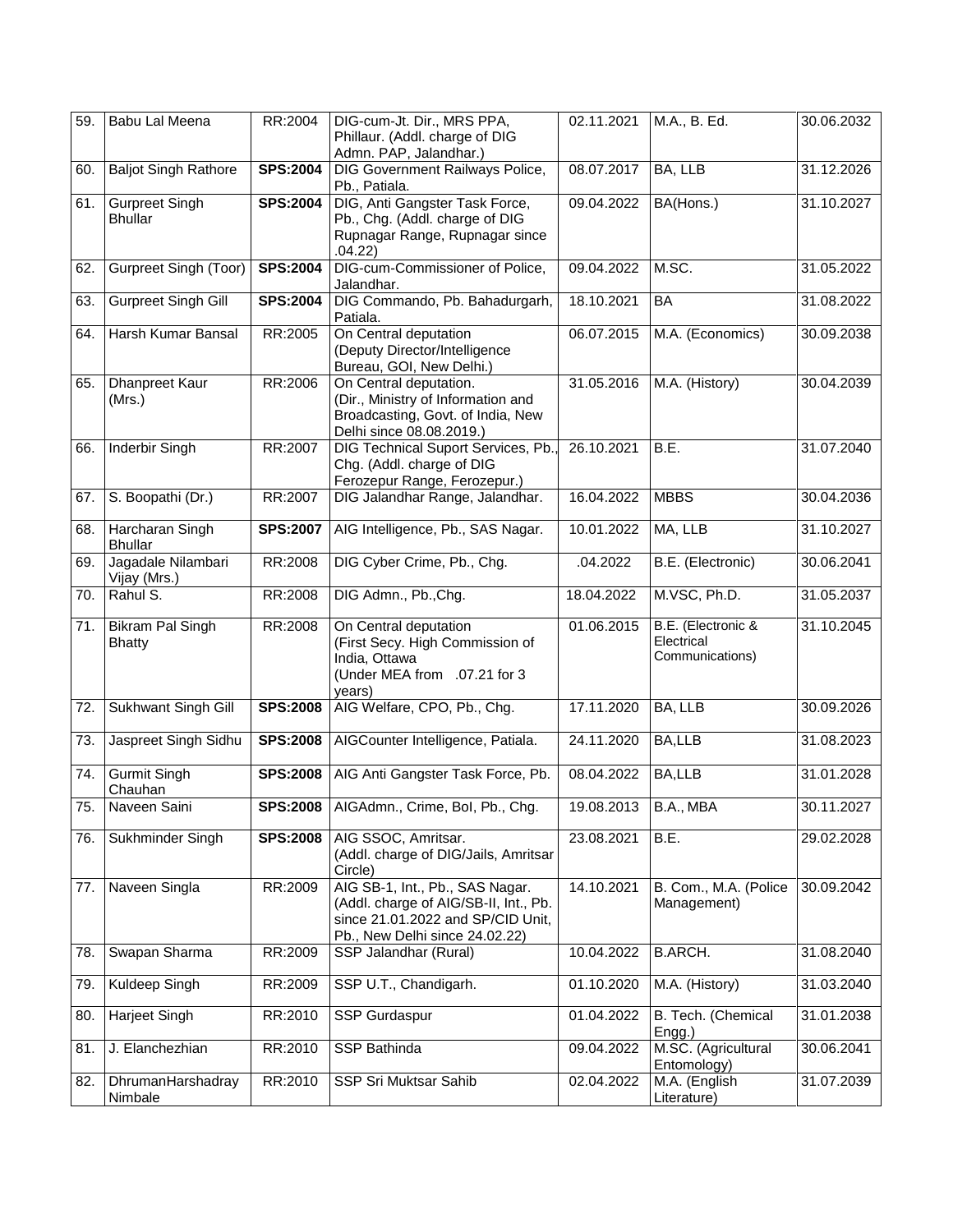| 83.  | Patil Ketan Baliram              | RR:2010 | AIG Training, Pb., Chg.                                                                   | 18.04.2022 | <b>B.A.M.S.</b>                                                                     | 30.04.2042 |
|------|----------------------------------|---------|-------------------------------------------------------------------------------------------|------------|-------------------------------------------------------------------------------------|------------|
| 84.  | Alka Meena (Mrs.)                | RR:2010 | <b>SSP Malerkotla</b>                                                                     | 02.04.2022 | M.A.                                                                                | 31.07.2042 |
| 85.  | <b>Vivek Sheel Soni</b>          | RR:2011 | SSP SAS Nagar.                                                                            | 01.04.2022 | M.SC                                                                                | 28.02.2042 |
| 86.  | Nanak Singh (Dr.)                | RR:2011 | SSP Patiala.                                                                              | 01.04.2022 | <b>MBBS</b>                                                                         | 31.10.2045 |
| 87.  | Gaurav Garg                      | RR:2011 | AIG Crime, Bol, Pb., Chg.                                                                 | 18.04.2022 | BE (Hons.), PGDBM<br>(M.BA), LL.B, MA<br>(Police Management)                        | 30.11.2041 |
| 88.  | Deepak Hilori                    | RR:2011 | SSP Ludhiana (Rural)                                                                      | 09.04.2022 | BE (Electronic &<br>Electrical<br>Communication)                                    | 30.11.2039 |
| 89.  | Sandeep Kumar Garg               | RR:2012 | SSP Rupnagar                                                                              | 02.04.2022 | M.B.B.S, MA (Police<br>Management)                                                  | 30.09.2045 |
| 90.  | Dhruv Dahiya                     | RR:2012 | On Central deputation<br>(Joint Deputy Director, Intelligence<br>Bureau, GOI, New Delhi.) | 18.06.2021 | M.SC                                                                                | 31.07.2047 |
| 91.  | <b>Akhil Chaudhary</b>           | RR:2012 | AIG Personnel-III, CPO, Pb., Chg.                                                         | 18.04.2022 | M.B.B.S                                                                             | 30.06.2044 |
| 92.  | <b>Gulneet Singh</b><br>Khurana  | RR:2012 | <b>SSP Moga</b>                                                                           | 02.04.2022 | M.A. (Math)                                                                         | 31.12.2045 |
| 93.  | Amneet Kondal (Mrs.)             | RR:2012 | AIG Counter Int., Pb.                                                                     | .04.2022   | M.A. (Psychology),<br>PGD in Human Rights<br>& Duties                               | 29.02.2044 |
| 94.  | D. Sudarvizhi (Ms.)              | RR:2013 | Joint CP, Amritsar.                                                                       | 23.08.2021 | B.SC, D.T.ED., MSc.<br><b>Cyber Forensics and</b><br>Information Security<br>Course | 31.05.2045 |
| 95.  | Surendra Lamba                   | RR:2013 | <b>SSP Pathankot</b>                                                                      | 19.06.2021 | B.E./B.Tech.                                                                        | 30.11.2046 |
| 96.  | Charanjit Singh                  | RR:2013 | <b>SSP Ferozepur</b>                                                                      | 01.04.2022 | M.SC., M.A.<br>(Sociology)                                                          | 30.06.2042 |
| 97.  | Kanwardeep Kaur<br>(Mrs.)        | RR:2013 | AIG Personnel-II, CPO, Pb., Chg.                                                          | 18.04.2022 | B.E./B.Tech.                                                                        | 31.08.2048 |
| 98.  | <b>Bhagirath Singh</b><br>Meena  | RR:2013 | Comdt., 1 <sup>st</sup> IRB, Patiala.                                                     | 14.10.2021 | M.A. (Pol. Science),<br>B.ED.                                                       | 30.06.2046 |
| 99.  | Deepak Pareek                    | RR:2014 | AIG Personnel-1, CPO, Pb., Chg.                                                           | 18.04.2022 | M.E./M.Tech.                                                                        | 31.07.2046 |
|      | 100. Sachin Gupta                | RR:2014 | AIG Intelligence, Pb.                                                                     | .04.2022   | <b>BDS</b>                                                                          | 31.10.2044 |
|      | 101. Varun Sharma                | RR:2014 | AIG Intelligence, Pb.                                                                     | .04.2022   | B.E./B.Tech.                                                                        | 31.05.2049 |
| 102. | Gaurav Toora                     | RR:2014 | <b>SSP Mansa</b>                                                                          | 11.04.2022 | M.E./M.Tech.                                                                        | 30.06.2047 |
| 103. | Dayama Harish<br>Kumar Omprakash | RR:2014 | SSP Kapurthala                                                                            | 01.01.2022 | M.Sc.                                                                               | 30.11.2049 |
|      | 104. Saumya Mishra (Mrs.)        | RR:2014 | DCP Traffic & Crime against<br>Women, Ludhiana.                                           | 05.03.2021 | M.A. (Sociology)                                                                    | 28.02.2046 |
| 105. | HarmanDeep Singh<br>Hans         | RR:2015 | Commandant 3rd IRB, Ludhiana.                                                             | 08.01.2022 | B.E./B.Tech.                                                                        | 31.01.2050 |
| 106. | Sandeep Kumar Malik              | RR:2015 | SSP Barnala.                                                                              | .04.2022   | B.SC.                                                                               | 30.09.2048 |
| 107. | Ravjot Grewal (Mrs.)             | RR:2015 | SSP Fatehgarh Sahib                                                                       | 02.04.2022 | BDS.                                                                                | 31.06.2047 |
| 108. | Sartaj Singh Chahal              | RR:2015 | SSP Hoshiarpur                                                                            | 02.04.2022 | B.A./LL.B.                                                                          | 31.08.2049 |
| 109. | Navneet Singh Bains              | RR:2015 | AIG SPU (CM Security), Pb., Chg.                                                          | 01.11.2021 | B.E./B.Tech.                                                                        | 31.10.2045 |
| 110. | Ankur Gupta                      | RR:2016 | SP Hqrs., Rupnagar.                                                                       | 25.05.2020 | <b>MBBS</b>                                                                         | 30.04.2050 |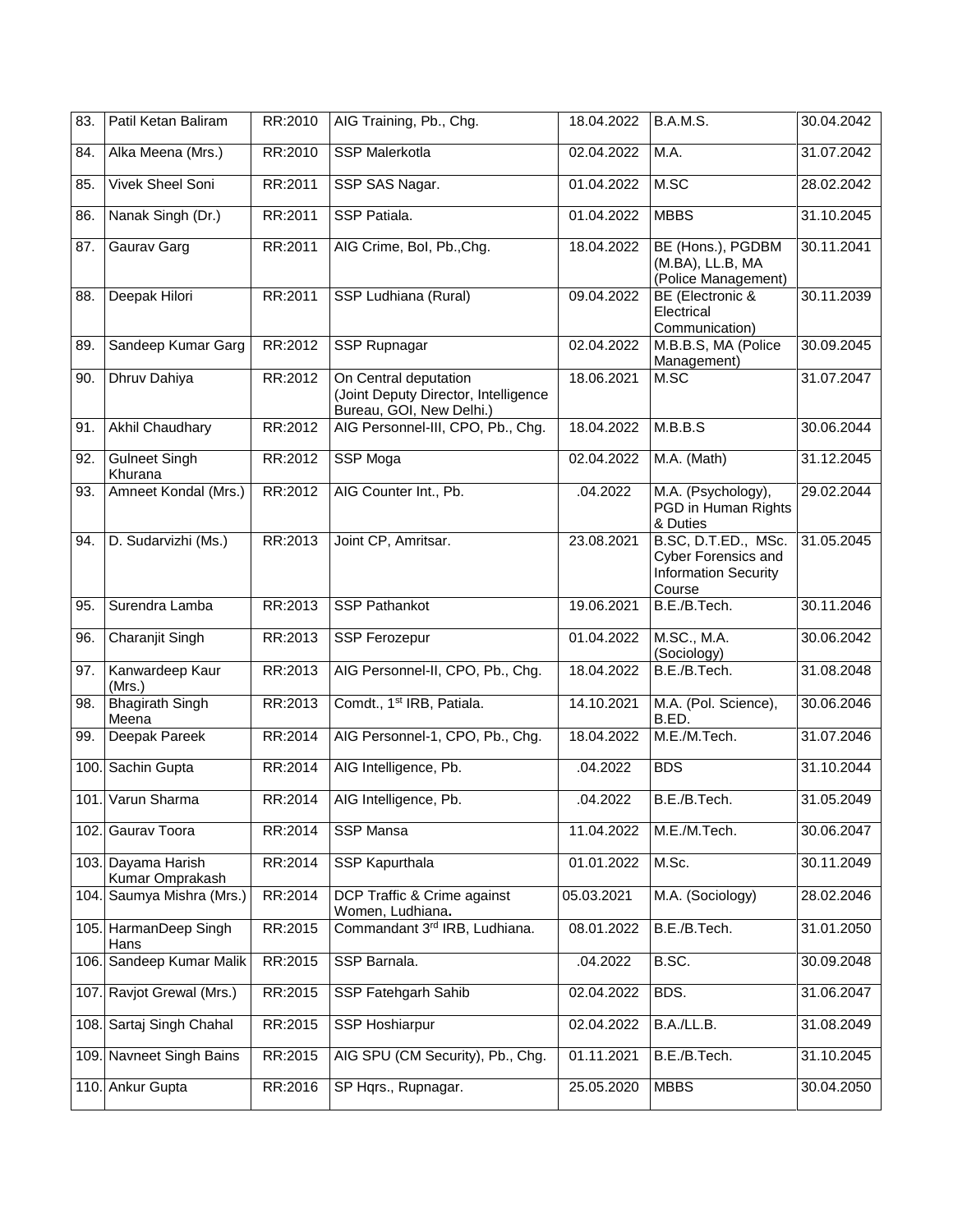|      | 111. Ravi Kumar                  | RR:2016                                                     | <b>SSP Khanna</b>                                                         | 12.04.2022 | B.E./B.Tech.<br>(Chemical Engg.)                   | 31.10.2051 |
|------|----------------------------------|-------------------------------------------------------------|---------------------------------------------------------------------------|------------|----------------------------------------------------|------------|
|      | 112. Ashwini Gotyal (Ms.)        | RR:2016                                                     | ADCP-III, Ludhiana.                                                       | 21.12.2021 | B.E./B.Tech.<br>(Electronics and<br>Communication) | 31.07.2049 |
|      | 113. Simrat Kaur (Ms.)           | RR:2016                                                     | SP Security & Crime Against<br>Women, Patiala                             | 19.07.2021 | <b>MBBS</b>                                        | 31.08.2041 |
| 114. | Vatsala Gupta (Ms.)              | RR:2016                                                     | ADCP Hqrs., Jalandhar                                                     | 25.03.2022 | M.Sc. (Biochemistry)                               | 30.11.2044 |
|      | 115. Suhail Qasim Mir            | RR:2017                                                     | ADCP-1, Jalandhar<br>(In the pay scale of ASP)                            | 31.07.2021 | <b>MBA</b>                                         | 30.11.2050 |
|      | 116. Dr. Pragya Jain (Ms.)       | RR:2017                                                     | ADCP, Hqrs., Ludhiana<br>(In the pay scale of ASP)                        | 01.01.2022 | <b>BHMS</b>                                        | 31.07.2045 |
|      | 117. Dr. Mehtab Singh            | RR:2017                                                     | SP Invest., Patiala                                                       | 19.07.2021 | <b>MBBS</b>                                        | 31.08.2048 |
|      | 118. Tushar Gupta                | RR:2018                                                     | ACP West, Amritsar.                                                       | 19.01.2022 | B.E./B.Tech.<br>(Chemical<br>Engineering)          | 31.10.2054 |
|      | 119. Shubham Agarwal             | RR:2018                                                     | ASP SD, City, Pathankot.                                                  | 19.01.2022 | B.Tech.                                            | 31.07.2055 |
|      | 120. Abhimanyu Rana              | RR:2018                                                     | ACP East, Amritsar.                                                       | 19.01.2022 | B.E./B.Tech. (Civil<br>Engineering)                | 31.07.2052 |
|      | 121. Ajay Gandhi                 | RR:2018                                                     | ASPSD, Adampur                                                            | 10.09.2021 | B.Tech.                                            | 30.09.2054 |
|      | 122. Aditya                      | RR:2018                                                     | On Special Foundation Course<br>from 17.01.22 to 29.04.22                 | ---        | B.A./B.Ed.                                         | 31.07.2052 |
|      | 123. Maninder Singh              | RR:2019                                                     | On Special Foundation Course at<br>Telangana from 17.01.22 to<br>29.04.22 | $---$      | B.Tech.                                            | 31.12.2052 |
|      | 124. Mohd. Sarfaraz Alam         | RR:2019                                                     | ASP SD, Nihal Singh Wala                                                  | 10.09.2021 | B.Engg.                                            | 31.12.2046 |
|      | 125. Jyoti Yadav (Ms.)           | RR:2019                                                     | On Special Foundation Course at<br>Telangana from 17.01.22 to<br>29.04.22 | ---        | <b>BDS</b>                                         | 30.11.2048 |
|      | 126. Randhir Kumar               | RR:2019                                                     | Under Proby. Training in Distt.<br>Rupnagar.                              | .01.2022   | B.Tech.                                            | 30.04.2049 |
|      | 127. Darpan Ahluwalia<br>(Ms.)   | RR:2020                                                     | Under Proby. Training in Distt.<br>Barnala.                               | .01.2022   | <b>MBBS</b>                                        | 30.09.2053 |
|      | 128. Jasroop Kaur Batth<br>(Ms.) | RR:2020                                                     | Under Proby. Training in Distt. SBS<br>Nagar.                             | 15.01.2022 | B.Tech.                                            | 31.03.2051 |
|      | 129. Arvind Meena                | RR:2020                                                     | Under Proby. Training at SVP<br>NPA, Hyderabad.                           | 28.03.2022 | Degree in Engg.                                    | 31.05.2054 |
|      | 130. Gurdial Singh               | <b>SPS</b><br>Year of<br>allotment<br>yet to be<br>assigned | AIG Counter Intelligence,<br>Ludhiana.                                    | 09.11.2021 | B.A.                                               | 31.03.2026 |
|      | 131. Mandeep Singh               | $-Do-$                                                      | SSP Sangrur                                                               | 02.04.2022 | B.A.                                               | 30.04.2025 |
|      | 132. Narinder Bhargav            | $-DO$                                                       | AIG Crime, Bol, Ludhiana.                                                 | .04.2022   | M.Sc., Ph.D                                        | 30.06.2024 |
| 133. | Ranjit Singh                     | $-Do-$                                                      | SSP Tarn-Taran                                                            | 02.04.2022 | B.Sc.                                              | 31.01.2025 |
| 134. | Rajpal Singh                     | $-Do-$                                                      | <b>SSP Batala</b>                                                         | 18.04.2022 | $M.A.-I$                                           | 31.08.2026 |
|      | 135. Ajay Maluja                 | $-Do-$                                                      | AIG/GRP-II, Pb., Patiala.                                                 | 26.01.2022 | B.A., LLB                                          | 31.03.2025 |
|      | 136. Rakesh Kumar<br>Kaushal     | -Do-                                                        | Comdt., 3rd CDO Bn., SAS Nagar.                                           | 25.01.2022 | M.A.                                               | 31.08.2024 |